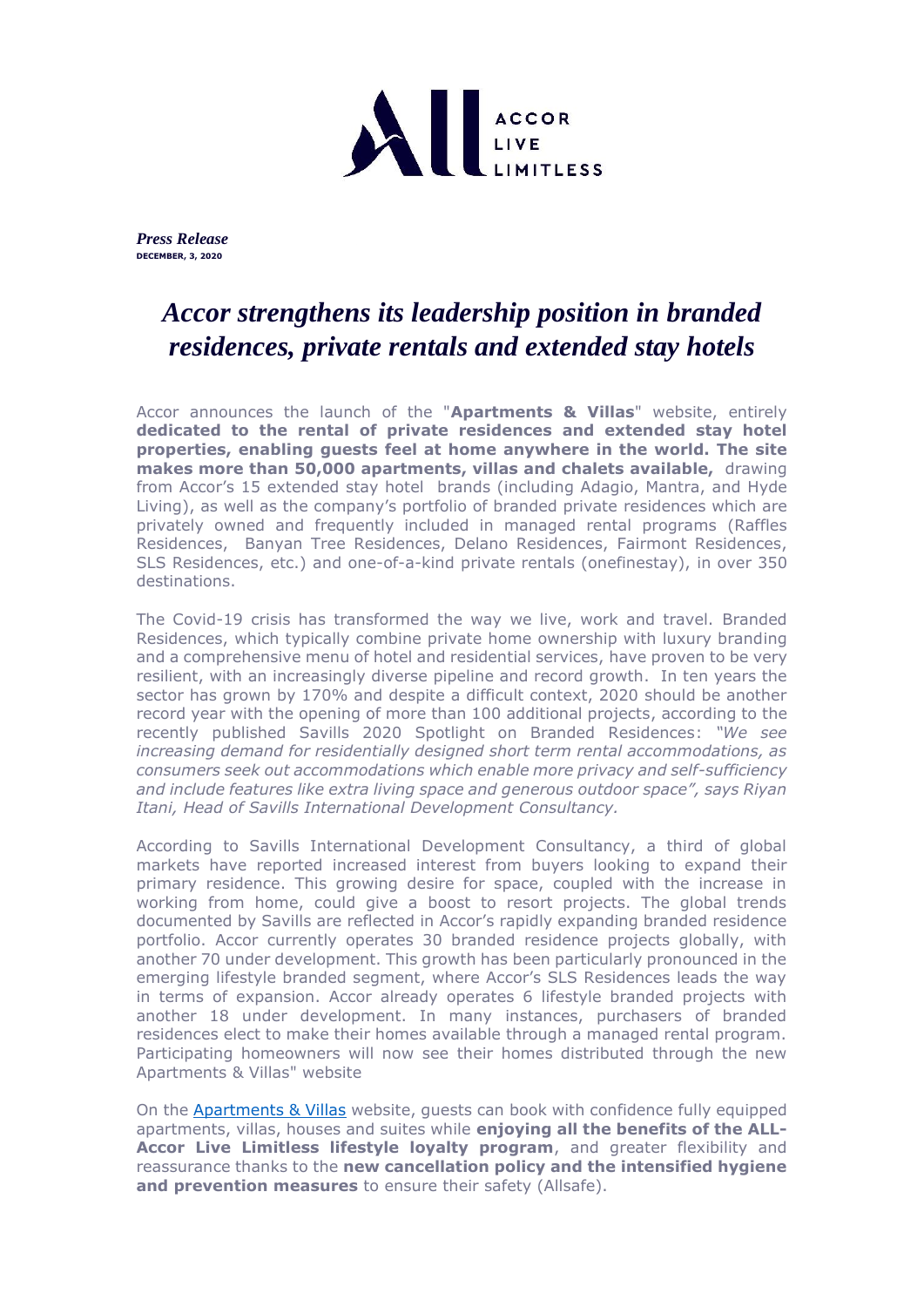

*"The launch of the [Apartments & Villas](https://apartmentsandvillas.accor.com/) website demonstrates our ambition to develop offers and solutions tailored to the extended stay hotel segment,"* said Jeff Tisdall, Senior Vice President Development, Residential and Extended Stay. "*The launch of apartmentsandvillas.accor.com is an important milestone for our investment partners, guests and private residence owners, and further reinforces Accor's leadership position in extended stay hotel and branded residence segments".* 

*["Apartments & Villas](https://apartmentsandvillas.accor.com/) site reflects our ongoing commitment to innovation as consumer travel needs evolve, and allows all of our clients to discover an incredible collection of accommodations around the world on one digital platform, as well as to live an exceptional travel experience: the space, comfort and privacy of a home for a weekend, a vacation or working in a new setting, allied to the convenience of hotel services from Accor brands and to the best of loyalty advantages",* said Yassine Hachem, Vice President Guest Digital Product*.* 

# **Eclectic brands**

**Branded Residences** – privately owned apartments, villas or chalets which are developed and operated to the standards of a globally recognized brand, and typically co-located with a hotel sharing the same branding (i.e Fairmont and Fairmont Residences). Very often purchasers of branded residences may elect to rent there home through a managed rental program when not enjoying it personally. Such rentals combine the comfort of a luxury home, with a comprehensive array of on-demand hotel services.

### ➢ **Fairmont Residences**

Fairmont Residences helped to define the concept of branded residences more than two decades ago – by extending the services of legendary Fairmont hotels to privately owned apartments, villas or chalets. Fairmont Residences sets the standard for luxury living in their respective communities, with highly personalized service and locally inspired design. Located in the heart of the world's most exciting cities and in the sought-after resort destinations, Fairmont Residences owners are often able to rent their homes for short stays through a managed rental program. Now participating Fairmont Residences homes may be reserved through *[Apartments](https://apartmentsandvillas.accor.com/)  [& Villas](https://apartmentsandvillas.accor.com/)* website, for truly extraordinary vacation experiences.



*Fairmont Residences Royal Palm Marrakech*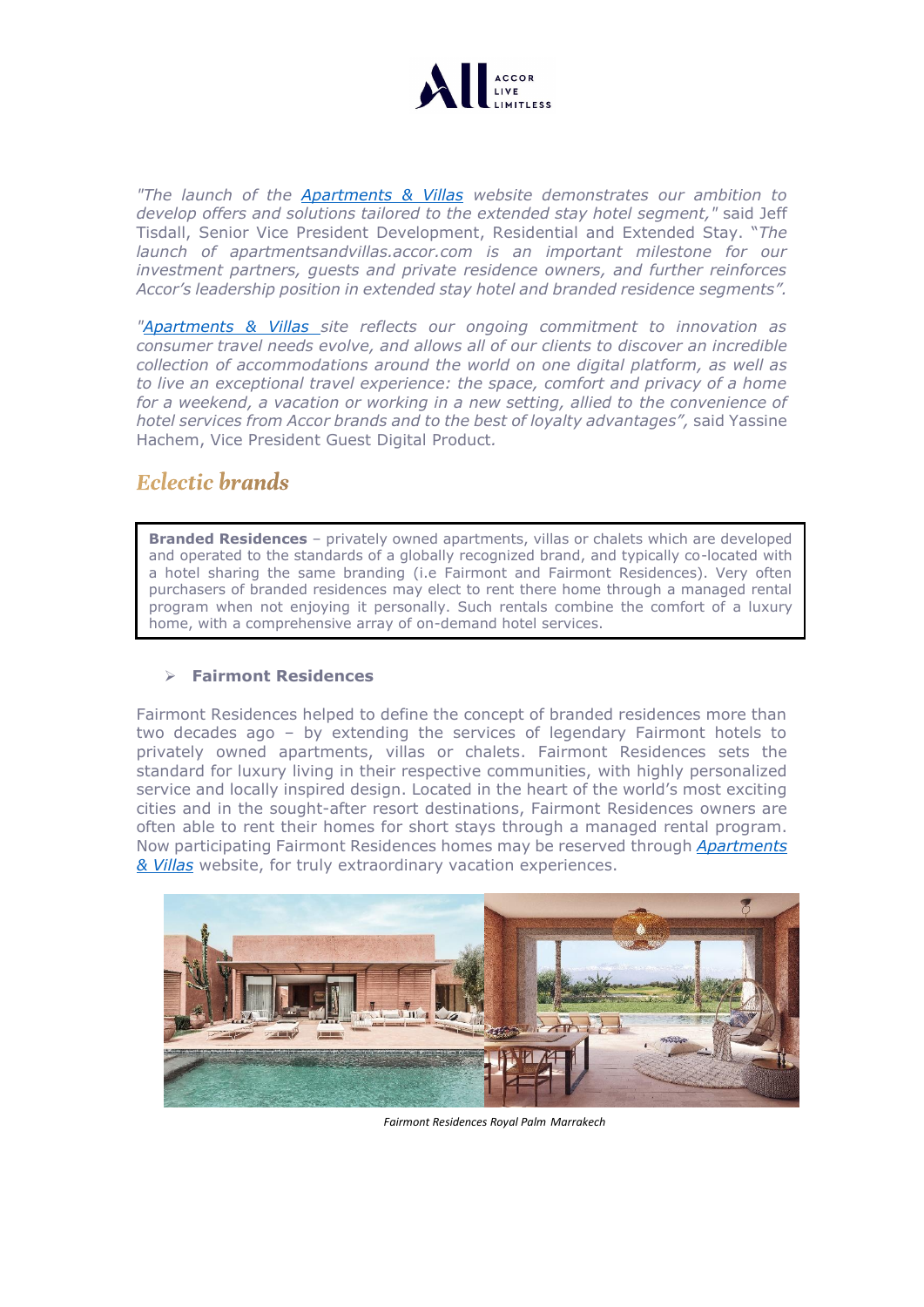

**Extended Stay Hotels -** Hotels featuring residentially designed quest rooms, catering to stays of a few nights to several months. Accor's extended stay hotel portfolio spans the eco, midscale, premium and luxury segments, and has recently been expanded to include lifestyle brands like Hyde Living and Mondrian Living.

## ➢ **Adagio**

Aparthotel Adagio boasts more than 110 aparthotels in the centers of the world's major cities. Enjoy all the comforts and freedom of an apartment with the added bonus of services. For more than 10 years, Aparthotel Adagio has offered its guests practical, attractive serviced apartments that combine the comforts and freedom of home with the benefits of services. The brand has three ranges: Adagio, the modern, midscale apartments; Adagio access, the affordable economy range; and Adagio premium, the upscale residences. Aparthotel Adagio is the European leader in serviced apartments with city-center establishments for every type of traveler.



### ➢ **Mantra**

Offering premium accommodation with a warm welcome in bustling cities and favorite holiday destinations. Whether you're travelling for business or relaxing with family, you will feel right at home with Mantra. With hotels, resorts and selfcontained apartments on the coast and in the city, you will always find the perfect space in the ideal place. Across Australia, New Zealand and Indonesia, whether you want less hassle on business trips or more good times on holiday, Mantra makes room for you.



*Mantra Sirocco - Mooloolaba - Australia Mantra Sirocco - Mooloolaba - Australia*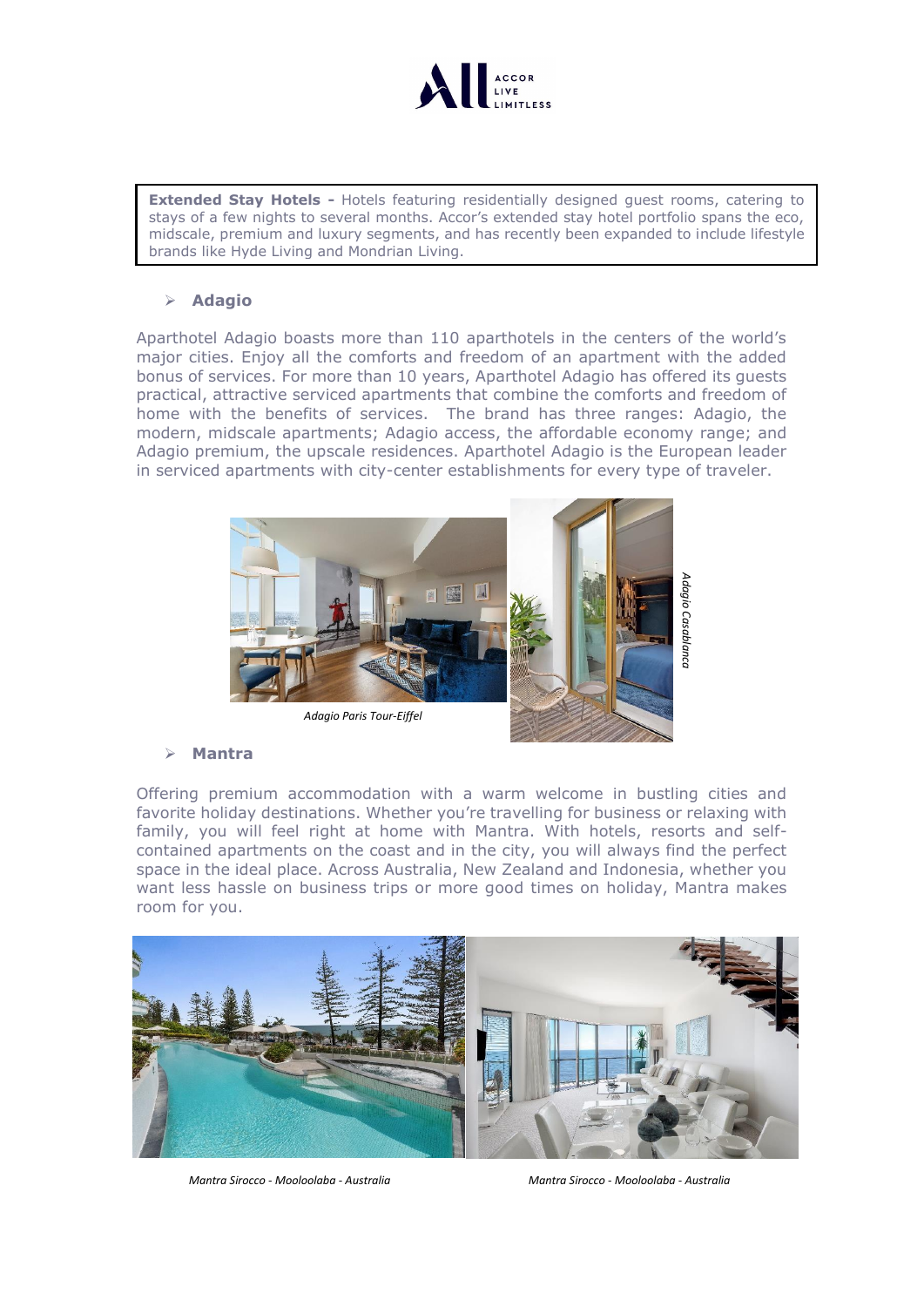

**Private Rentals** – these are one-of-kind apartments, chalets and villas which are available for nightly rental. Onefinestay offers a carefully curated collection of exclusive private rentals in some of the world's most sought-after resort and urban destinations.

#### ➢ **onefinestay**

onefinestay opens the doors of the finest homes and villas in the most desirable worldwide destinations. A beachfront villa in the Caribbean, a townhouse in New York City or a beautiful house in one of the most beautiful European capitals wherever you go, each one is handpicked for its space, character and comfort.



*Marlborough Place - London Villa Waters Edge - Saint Tropez*